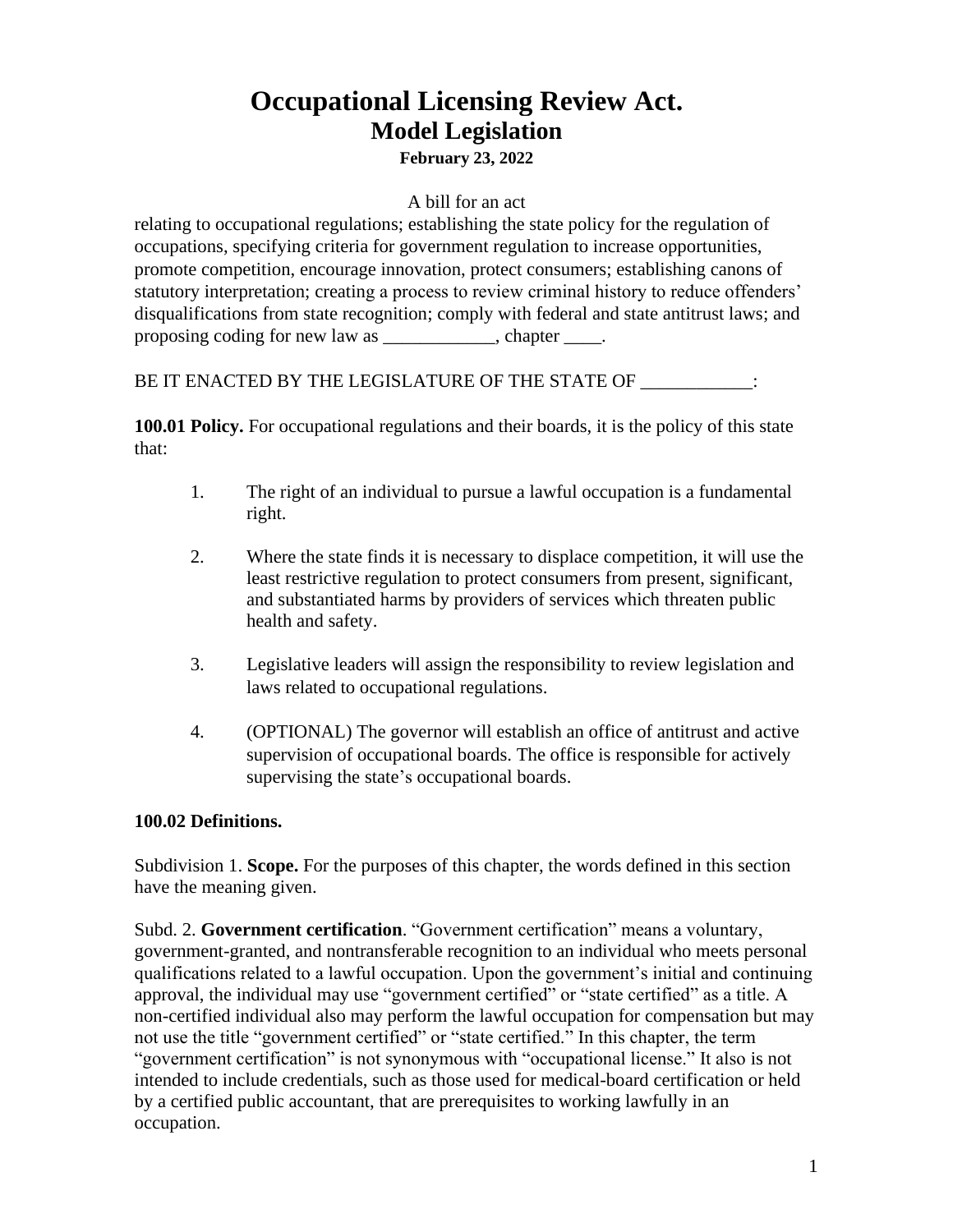Subd. 3. **Government registration**. "Government registration" means a requirement to give notice to the government that may include the individual's name and address, the individual's agent for service of process, the location of the activity to be performed, and a description of the service the individual provides. "Government registration" does not include personal qualifications and is not transferable but it may require a bond or insurance. Upon the government's receipt of notice, the individual may use "government registered" as a title. A non-registered individual may not perform the occupation for compensation or use "government registered" as a title. In this chapter, "government registration" is not intended to be synonymous with "occupational license." It also is not intended to include credentials, such as those held by a registered nurse, which are prerequisites to working lawfully in an occupation.

Subd. 4. **Lawful occupation.** "Lawful occupation" means a course of conduct, pursuit or profession that includes the sale of goods or services that are not themselves illegal to sell irrespective of whether the individual selling them is subject to an occupational regulation.

Subd. 5. **Least restrictive regulation.** "Least restrictive regulation" means, from least to most restrictive,

- 1. market competition,
- 2. third-party or consumer-created ratings and reviews,
- 3. private certification,
- 4. voluntary bonding or insurance,
- 5. specific private civil cause of action to remedy consumer harm,
- 6. deceptive trade practice  $act<sub>1</sub>$ <sup>1</sup>
- 7. mandatory disclosure of attributes of the specific good or service, 2
- 8. regulation of the process of providing the specific good or service, $3$
- 9. regulation of the facility where the specific good or service is sold, $4$
- 10. inspection, 5
- 11. bonding, 6
- 12. insurance, 7
- 13. government registration, 8
- 14. government certification,<sup>9</sup>
- 15. specialty occupational certification solely for medical reimbursement,  $10$  and
- 16. occupational license.<sup>11</sup>

<sup>&</sup>lt;sup>1</sup> Deceptive trade practices acts are an effective means to protect consumers from fraud.

<sup>&</sup>lt;sup>2</sup> Mandatory disclosures may reduce misleading or confusing attributes. Disclosures that favor certain goods or services, such as a country-of-origin label, should not be used.

<sup>&</sup>lt;sup>3</sup> A housing/building code is an example of a regulation of a process; it may be more effective than enacting occupational licensing of tradesmen.

<sup>&</sup>lt;sup>4</sup> A facility requirement may ensure that equipment, such as an eyewash station, is available to address accidents or emergencies.

<sup>5</sup> Periodic inspections protect consumers from unsanitary facilities.

<sup>6</sup> Requiring bonding protects against a provider's failure to fulfill contractual obligations.

<sup>7</sup> Requiring insurance protects against a provider's damaging a consumer or third party.

<sup>&</sup>lt;sup>8</sup> Registering with the secretary of state or other agency protects against fly-by-night providers.

<sup>&</sup>lt;sup>9</sup> Government certification is a voluntary signal that addresses the concern of asymmetrical information.

<sup>&</sup>lt;sup>10</sup> Specialty certification allows for medical reimbursement without disputes over scope of practice.

<sup>&</sup>lt;sup>11</sup> Only occupational licensing exposes board members to antitrust litigation. The 15 alternatives to licensing do not include that risk.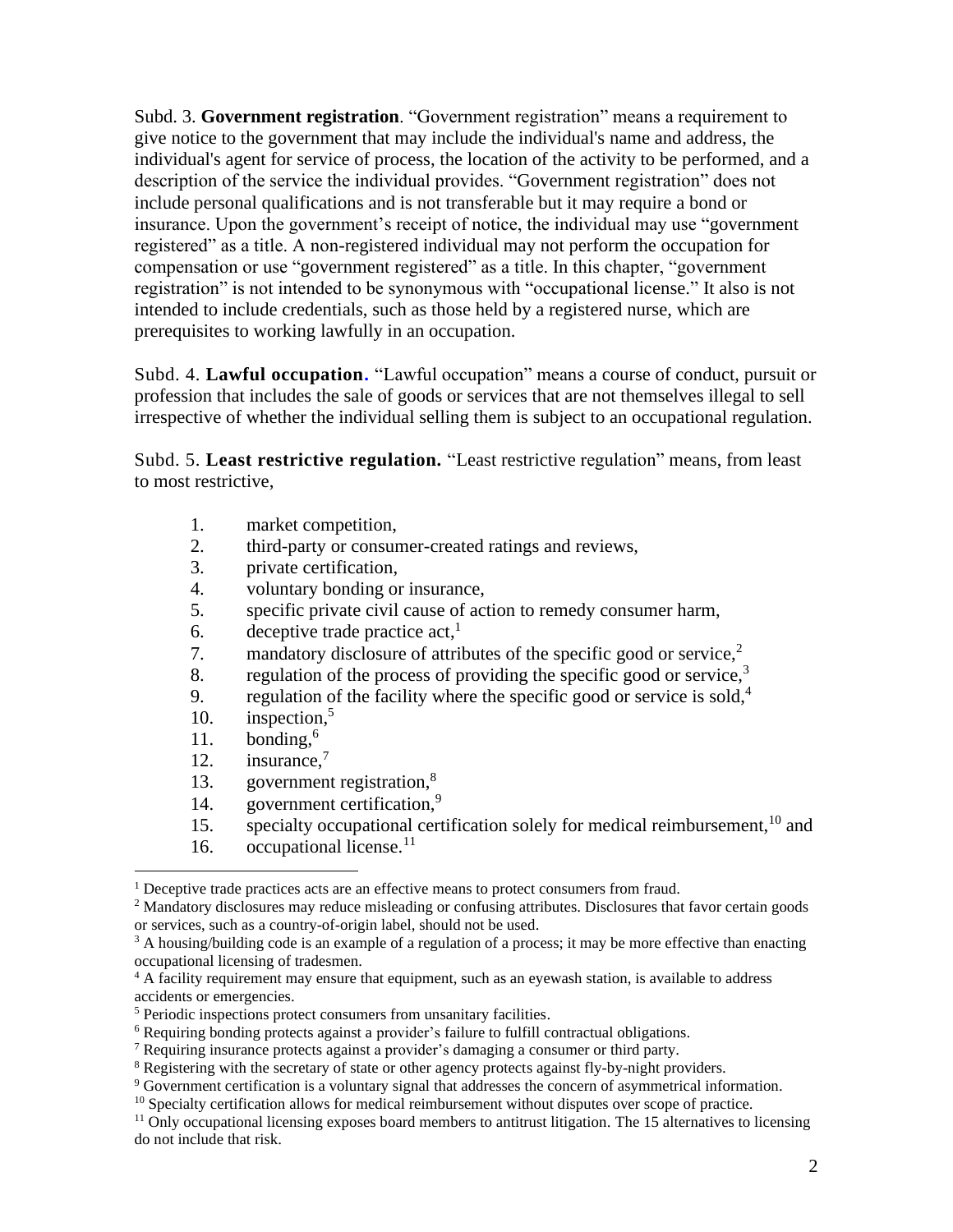Subd. 6. **Occupational license.** "Occupational license" means a nontransferable authorization in law for an individual to perform exclusively a lawful occupation for compensation based on meeting personal qualifications established by the legislature. In an occupation for which a license is required, it is illegal for an individual who does not possess a valid occupational license to perform the occupation for compensation.

Subd. 7. **Occupational regulation.** "Occupational regulation" means a statute, rule, practice, policy, or other state law that allows an individual to use an occupational title or work in a lawful occupation. It includes government registration, government certification, and occupational license. It excludes a business license, facility license, building permit, or zoning and land use regulation except to the extent those state laws regulate an individual's personal qualifications to perform a lawful occupation.

Subd. 8. **Personal qualifications.** "Personal qualifications" mean criteria related to an individual's personal background and characteristics. They may include one or more of the following: completion of an approved educational program, satisfactory performance on an examination, work experience, apprenticeship, other evidence of attainment of requisite knowledge and skills, passing a review of the individual's criminal record, and completion of continuing education.

Subd. 9. **Private certification.** "Private certification" means a voluntary program in which a private certification organization grants nontransferable recognition to an individual who meets the organization's personal qualifications relevant to the occupation. The individual may use the title of "certified" or other title as conferred by the organization.

Subd. 10. **Scope of practice.** "Scope of practice" means the procedures, actions, processes and work that an individual may perform under an occupational regulation.

Subd. 11. **Specialty occupational certification solely for medical reimbursement**. "Specialty occupational certification solely for medical reimbursement" means an authorization in law for an individual to qualify for governmental reimbursement for nonexclusive provision of new or niche medical services based on meeting personal qualifications. A private health insurer and others may recognize this credential. Notwithstanding this specialty certification, it is legal for a licensed or certified individual to provide similar services if allowed by that occupational regulation. It is also legal for an individual who does not hold this specialty certification to provide the same services for compensation, but the non-certified individual will not qualify for reimbursement from a government agency.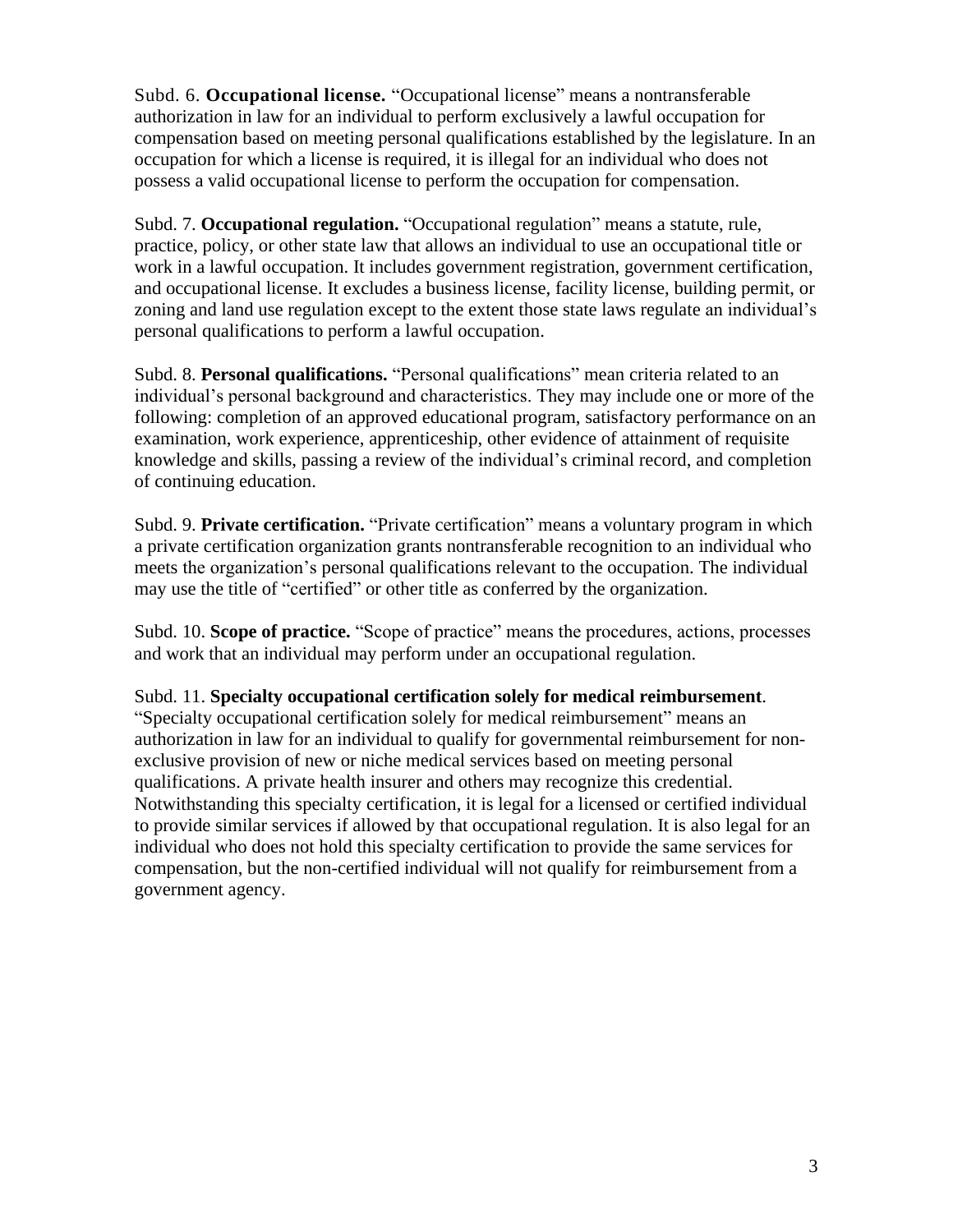#### **100.03 Sunrise Review of Occupational Regulations.**

Subdivision 1.

[Option 1A] **Sunrise analysis of legislation involving occupational regulations.** The Speaker of the House of Representatives, the President of the Senate and the chair each relevant committee will assign to the staff (hereafter "staff") the responsibility to analyze legislation (1) to create new occupational regulations or (2) modify existing occupational regulations. *12*

[Option 1B] **Application proposing regulation required**. An occupational organization, individual or legislator may propose legislation (1) to create a new occupational regulation or (2) to modify an existing occupational regulation. To do so, the applicant shall apply to the staff and submit required materials.

Subd. 2. **Sunrise reviews.** (a) The staff is responsible for reviewing [Option 1A a legislation to enact or modify an occupational regulation] or [Option 1B: an application proposing an occupational regulation] to ensure compliance with the policies in section 100.01.

(b) The staff will require proponents to submit evidence of present, significant, and substantiated harms to consumers in the state. The staff also may request information from state agencies that contract with individuals in regulated occupations and others knowledgeable of the occupation, labor-market economics, or other factors, costs and benefits.

(c) The staff will determine if the proposed regulation meets the state's policy in section 100.01(2) of using the least restrictive regulation necessary to protect consumers from present, significant, and substantiated harms.

(d) The staff's analysis in (c) will employ a rebuttable presumption that consumers are sufficiently protected by market competition and private remedies, as listed in Section 100.02 subdivision 5 (1)-(4). The staff will give added consideration to the use of private certification programs that allow a provider to give consumers information about the provider's knowledge, skills and association with a private certification organization.

(e) The staff may rebut the presumption in (d) if it finds both credible empirical evidence of present, significant and substantiated harm, and that consumers do not have the information and means to protect themselves against such harm. If evidence of such unmanageable harm is found, the staff will recommend the least restrictive government regulation to address the harm, as listed in Section 100.02 subdivision 5 (5)-(16).

<sup>&</sup>lt;sup>12</sup> There are many places in state government for legislators to place responsibility for Sunrise and Sunset reviews. But research shows the best place is an independent agency or department in the executive branch that is isolated from political pressure. For example, Colorado is recognized for doing these reviews well. The state puts the responsibility to perform both reviews in the executive branch. Specifically, the responsibility is with the Colorado Office of Policy, Research & Regulatory Reform (COPRRR) in the Department of Regulatory Agencies (DORA). The key features are (1) the analysts doing the analysis are insulated to the greatest extent possible from lobbying and political pressure by industry advocates and (2) the agency or staff must issue its recommendations prior to the initial committee in the legislature voting on the proposed legislation.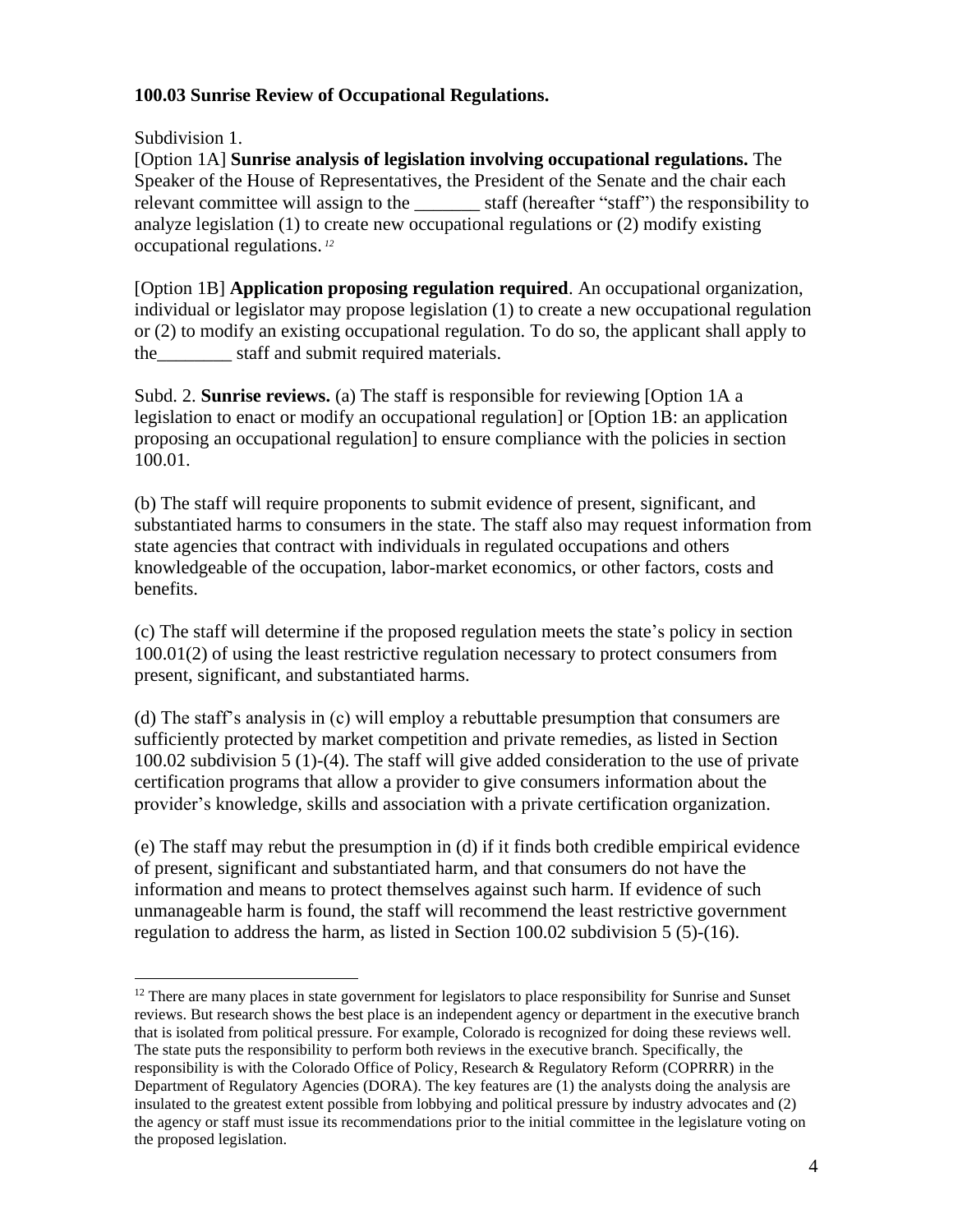(f) (OPTIONAL) The staff will use the following guidelines to form its recommendation in (e). If the harm arises from:

- 1. contractual disputes, including pricing disputes, staff may recommend enacting a specific civil cause of action in small-claims court or district court to remedy consumer harm. This cause of action may provide for reimbursement of the attorney's fees or court costs, if a consumer's claim is successful;
- 2. fraud, staff may recommend strengthening powers under the state's deceptive trade practices acts or requiring disclosures that will reduce misleading attributes of the specific good or service;
- 3. general health and safety risks, staff may recommend enacting a regulation on the related process or requiring a facility license;
- 4. unclean facilities, staff may recommend requiring periodic facility inspections;
- 5. a provider's failure to complete a contract fully or to standards, staff may recommend requiring the provider to be bonded;
- 6. a lack of protection for a person who is not a party to a contract between providers and consumers, staff may recommend requiring the provider have insurance;
- 7. transactions with transient, out-of-state, or fly-by-night providers, staff may recommend requiring the provider register its business with the secretary of state;
- 8. a shortfall or imbalance in the consumer's knowledge about the good or service relative to the provider's knowledge (asymmetrical information), staff may recommend enacting government certification;
- 9. an inability to qualify providers of new or highly-specialized medical services for reimbursement by the state, staff may recommend enacting a specialty certification solely for medical reimbursement;
- 10. a systematic information shortfall in which a reasonable consumer of the service is permanently unable to distinguish between the quality of providers and there is an absence of institutions that provide guidance to consumers, staff may recommend enacting an occupational license; and
- 11. the need to address multiple types of harm, staff may recommend a combination of regulations. This may include a government regulation combined with a private remedy including third-party or consumer-created ratings and reviews, or private certification.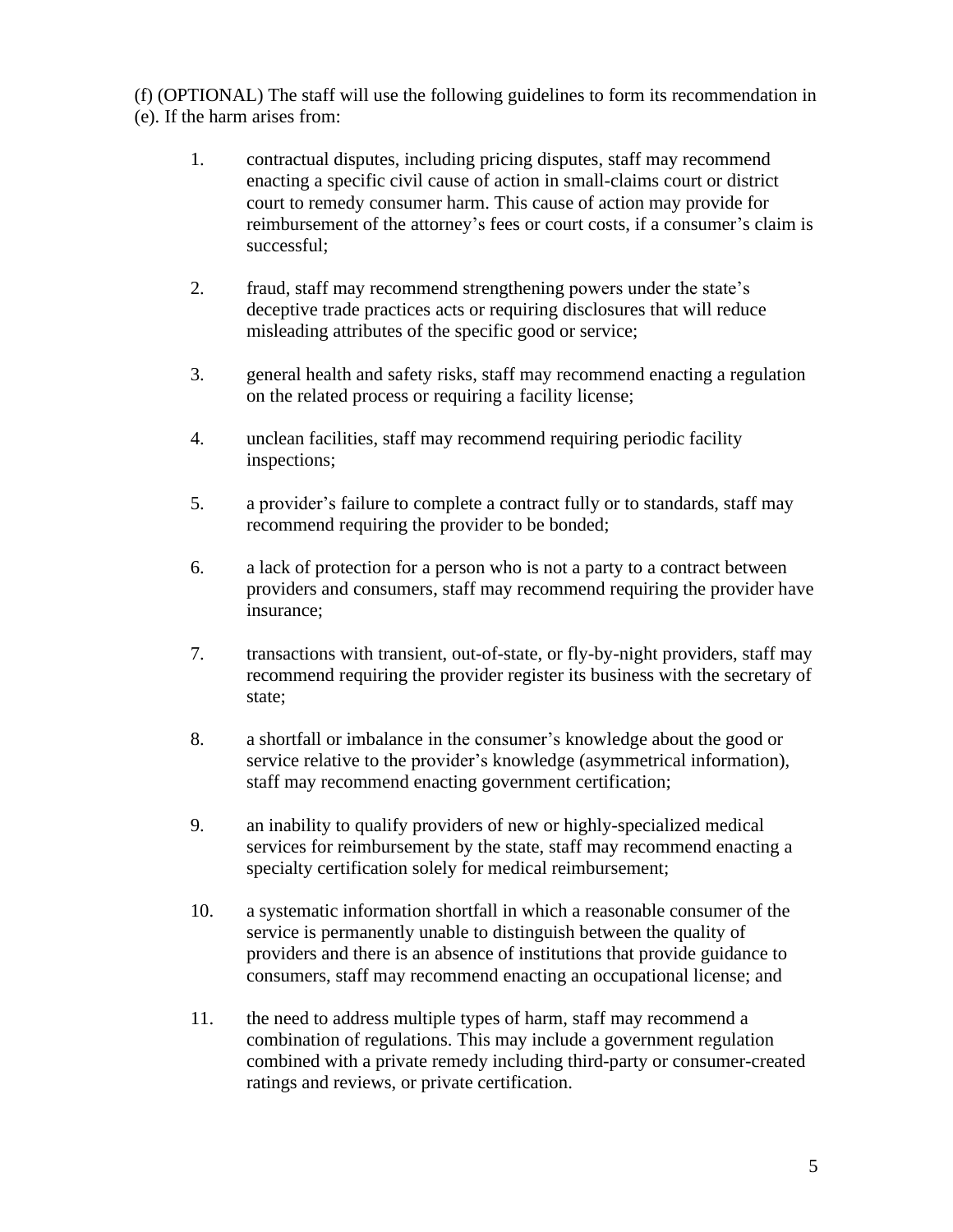(g) The staff's analysis of the need for regulation in (e) will include the effects of legislation on opportunities for workers, consumer choices, costs and benefits, general unemployment, market competition, governmental costs, and other effects.

(h) The staff's analysis of the need for regulation in (e) also will compare the legislation to whether and how other states regulate the occupation, including the occupation's scope of practice that other states use, the personal qualifications other states require; and the penalties that other states impose for violating the occupation regulation.

(i) The staff's analysis in (e) also will include a written recommendation about the proper scope of practice for the lawful occupation. The recommended scope of practice should maximize the worker's use of skills learned from formal and on-the-job training and minimize the rigidity of job classifications and the requirement of direct or indirect supervision of the worker.

(j) The staff will report its findings and recommendations in writing to the initial and subsequent committees that will hear the legislation. The written report will include recommendations addressing:

- 1. the type of regulation, if any;
- 2. the requisite personal qualifications, if any;
- 3. the scope of practice; and
- 4. penalties for violating the proposed regulation.

(k) The staff also may comment on whether and how much responsibility the legislation delegates to a licensing board to promulgate administrative rules, particularly rules relating to establishing (a) the occupation's scope of practice or (b) the personal qualifications required to work in the occupation. The comment may make legislators aware of exposure to antitrust litigation that the legislation may cause because of excessive or ambiguous delegation of authority to licensing boards to engage in administrative rulemaking.

(l) The staff shall submit its written report to the chair of each relevant committee no less than nine months after the staff receives the request for analysis.

(m) The staff will make its written report publicly available and post it on a state website.

#### Subd. 3. **Rule.**

(a) The House of Representatives and the Senate will each adopt a rule requiring a committee considering legislation to enact or modify an occupational regulation to receive the staff's analysis and recommendations in subdivision 2 prior to voting on the legislation.

(b) The staff authorized to perform sunrise reviews in paragraph (a) may adopt rules under this section regarding required materials, fees and deadlines for submissions.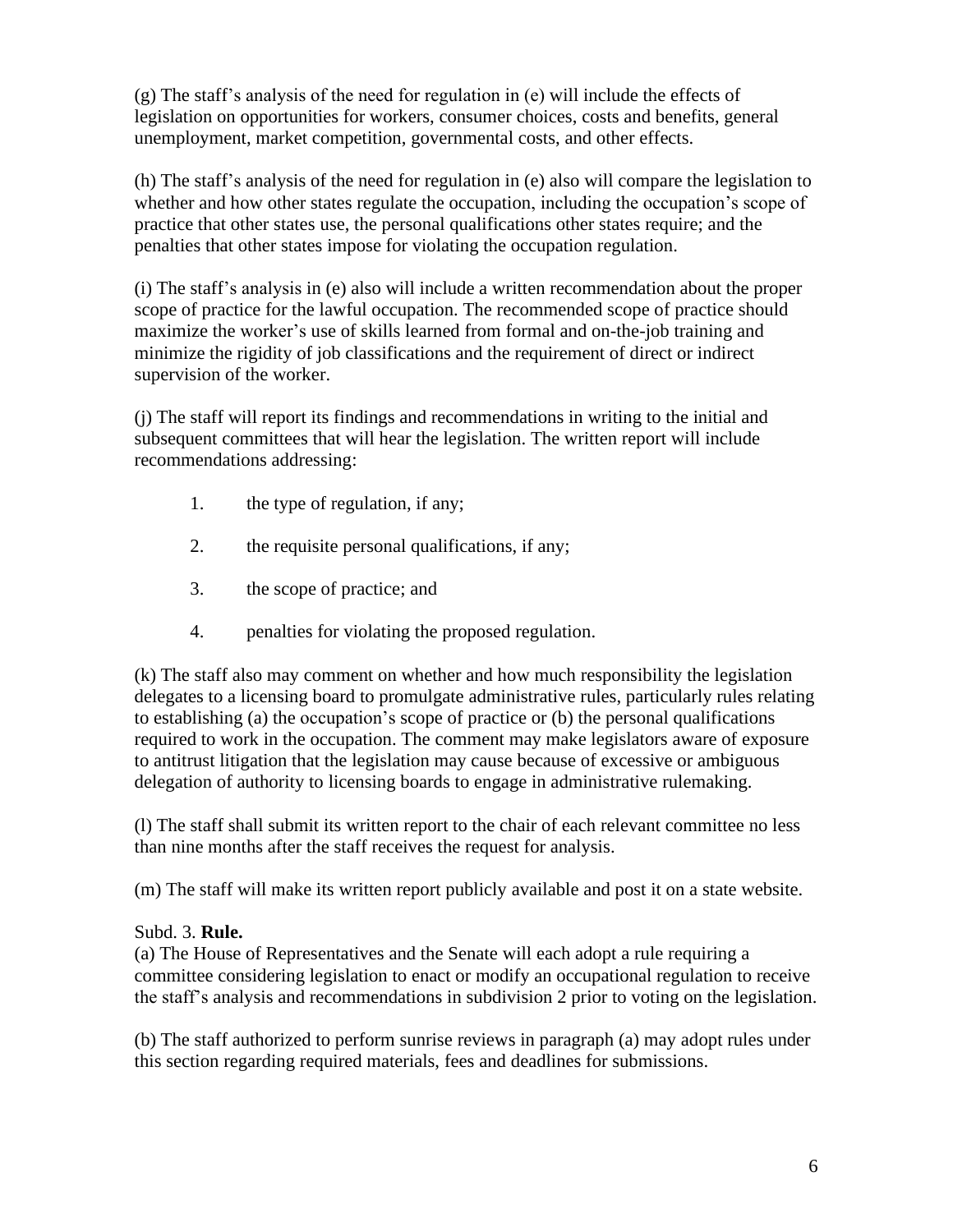Subd. 4. **Limitations.** Nothing in section 100.03 shall be construed to:

- 1. preempt federal regulation;
- 2. require a private certification organization to grant or deny private certification to any individual; or
- 3. restrict an individual from using the title "certified" or another conferred title who meets a private certification organization's qualification.

### **100.04 Sunset Review of Occupational Licenses.**

Subd. 1. **Sunset analysis of existing occupational licenses.** (a) Starting on January 1, 20\_ \_, the Speaker of the House of Representatives, the President of the Senate and the chair of each relevant committee of the legislature will assign to the staff (hereafter "staff") the responsibility to analyze existing occupational licenses.

(b) Each relevant committee of the legislature is responsible for reviewing annually approximately 20 percent of the current occupational licenses under the committee's jurisdiction. The committee chair will select the occupational licenses to be reviewed annually.

(c) Each relevant committee of the legislature will review all occupational licenses under the committee's jurisdiction within the subsequent five years and will repeat such review processes in each five-year period thereafter.

Subd. 2. **Criteria.** The staff will use the criteria in section 100.03 paragraphs 2(b)-(i) to analyze existing occupational licenses. The staff also may consider research or other credible evidence whether an existing regulation directly helps consumers to avoid present, significant and recognizable harm.

Subd. 3. **Sunset reports**. (a) Starting on January 1, 20\_ \_, the staff will report annually the findings of its reviews to the Speaker of the House of Representatives, the President of the Senate, Chairs of each relevant committee, the Governor, and the Attorney General. The report shall be written and recommend the legislature enact new legislation that:

- 1. repeals the occupational licenses,
- 2. converts the occupational licenses to less restrictive regulations in section 100.02 subdivision 5,
- 3. instructs the relevant licensing board or agency to promulgate revised regulations reflecting the legislature's decision to use a less restrictive alternatives to occupational licenses;
- 4. changes the requisite personal qualifications of an occupational license;
- 5. redefines the scope of practice in an occupational license;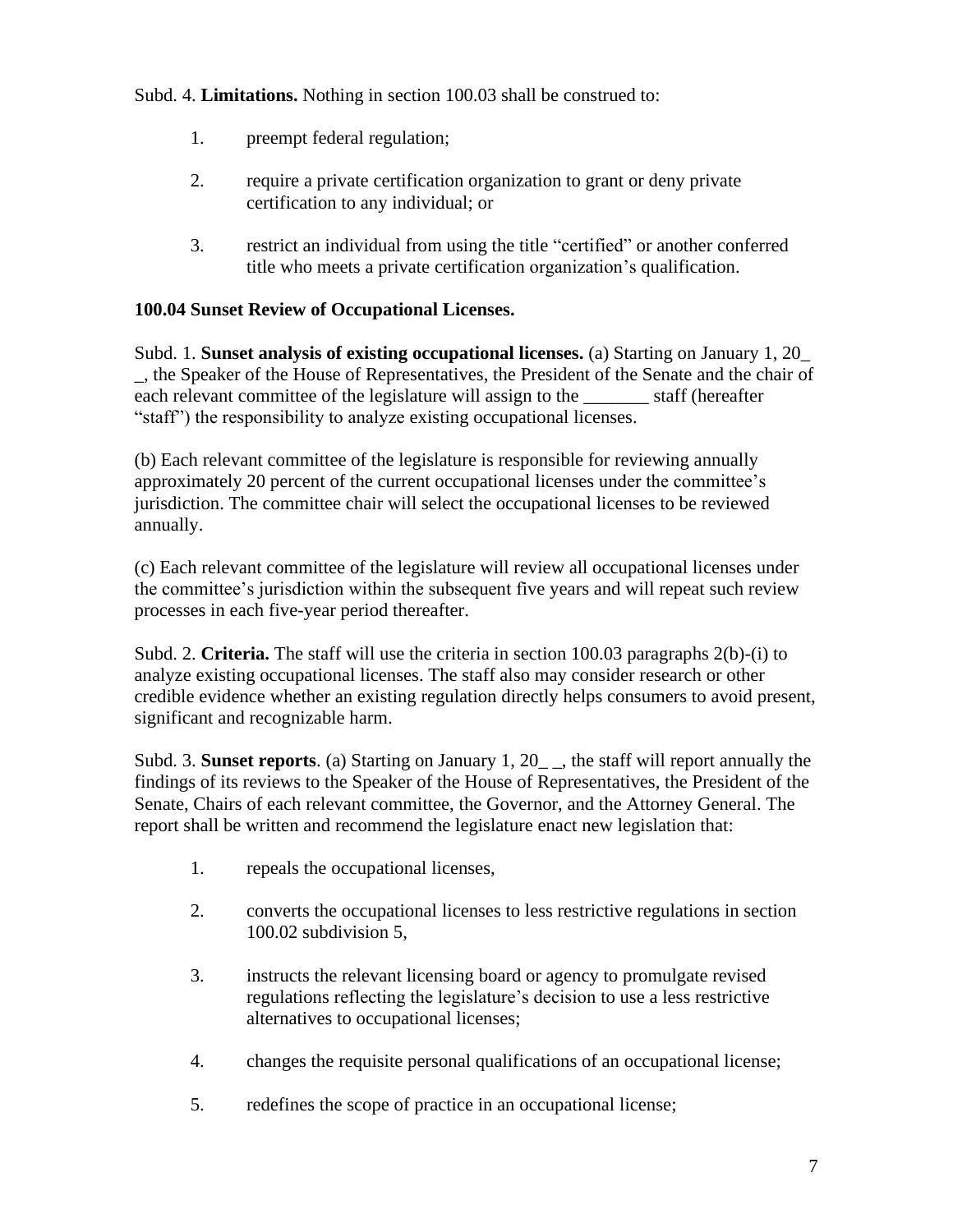- 6. changes the penalties for violating an occupational license; or
- 7. reflects other recommendations to the legislature.
- (b) The staff also may recommend that no new legislation is enacted.

(c) The staff will make its written report publicly available and post it on a state website.

Subd. 4. **Limitations.** Nothing in section 100.04 shall be construed to:

- 1. preempt federal regulation;
- 2. authorize the staff to review the means that a private certification organization uses to issue, deny or revoke a private certification to any individual,
- 3. require a private certification organization to grant or deny private certification to any individual; or
- 4. restrict an individual from using the title "certified" or another conferred title who meets a private certification organization's qualification.

**100.05 Interpretation of Statutes and Rules.** In construing any governmental regulation of occupations, including an occupational licensing statute, rule, policy or practice, the following canons of interpretation are to govern, unless the regulation is unambiguous:

- 1. Occupational regulations will be construed and applied to increase economic opportunities, promote competition, and encourage innovation;
- 2. Any ambiguities in occupational regulations will be construed in favor of workers and aspiring workers to work; and
- **3.** The scope of practice in occupational regulations is to be construed narrowly to avoid burdening individuals with regulatory requirements that only have an attenuated relationship to the goods and services they provide.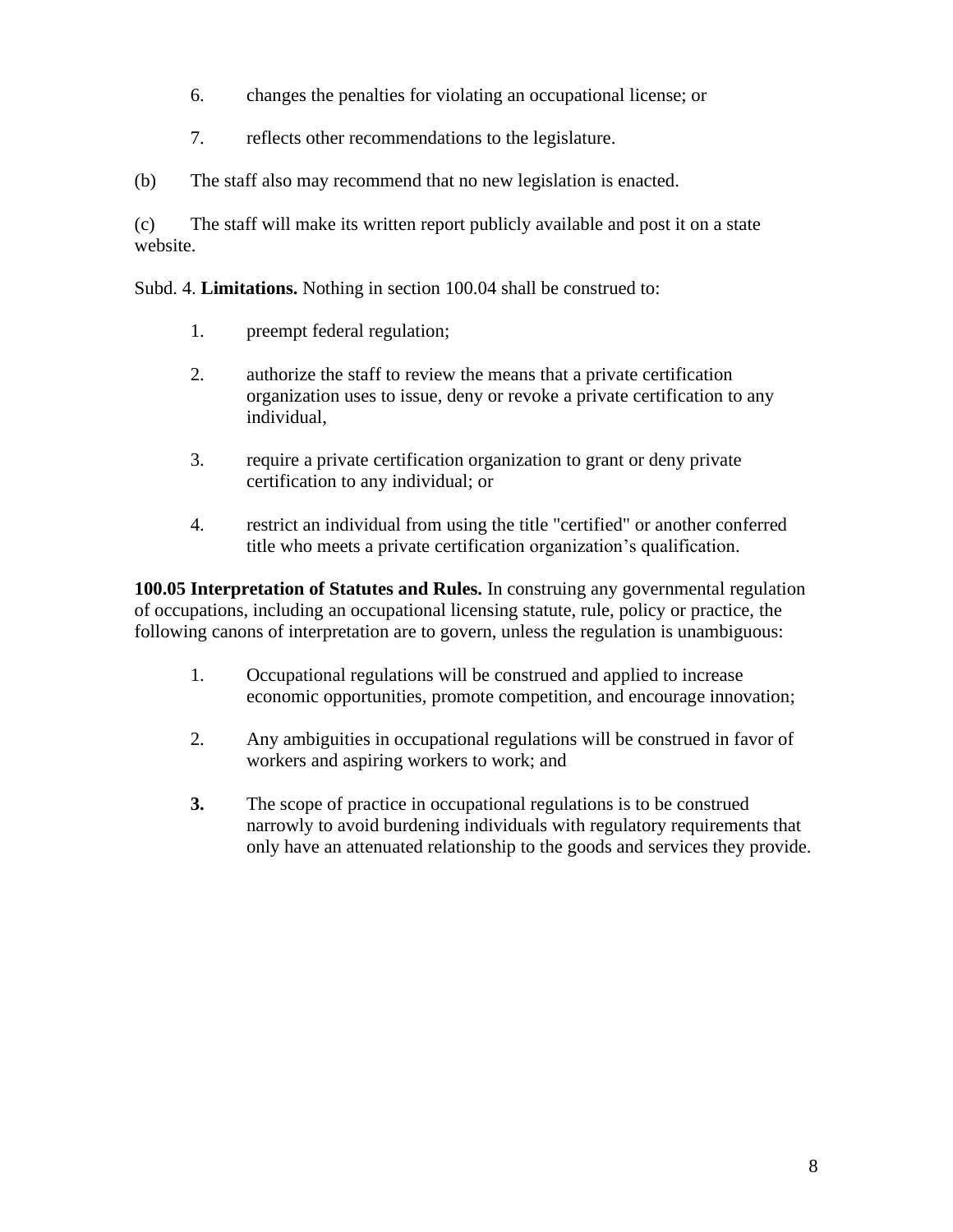#### **100.06-A Review of a Criminal Record.**

Subdivision 1. **Fundamental right.** The right of an individual to pursue a lawful occupation is a fundamental right.

Subd. 2. **Application**. Notwithstanding any other law, a board, agency, department or other state agency (hereafter "board") will use only this chapter to deny, diminish, suspend, revoke, withhold or otherwise limit state recognition because of a criminal conviction.

Subd. 3. **No automatic bar**. A board will not automatically bar an individual from state recognition because of a criminal record but will provide individualized consideration.

Subd. 4. **Information from a criminal record to be considered.** A board may consider only a conviction of a non-excluded crime that is a felony or violent misdemeanor.

Subd. 5. **Excluded information from a criminal record.** A board will not consider:

- 1. a deferred adjudication, participation in a diversion program, or an arrest not followed by a conviction;
- 2. a conviction for which no sentence of incarceration can be imposed;
- 3. a conviction that has been sealed, annulled, dismissed, expunged or pardoned;
- 4. a juvenile adjudication;
- 5. a non-violent misdemeanor; or
- 6. a conviction for which the individual's incarceration ended more than two years before the date of the board's consideration except for a conviction of:
	- a. a felony crime of violence pursuant to statute section  $\cdot$ ;
	- b. a felony related to a criminal sexual act pursuant to statute section  $\frac{\ }{}$   $\frac{\ }{}$ ; or
	- c. a felony related to a criminal fraud or embezzlement pursuant to statute section  $\qquad$ .

Subd. 6. **Rule of lenity.** (a) Any ambiguity in an occupational regulation relating to a board's use of an individual's criminal record will be resolved in favor of the individual.

(b) The board will not use a vague term in its consideration and decision including:

- 1. good moral character;
- 2. moral turpitude; or
- 3. character and fitness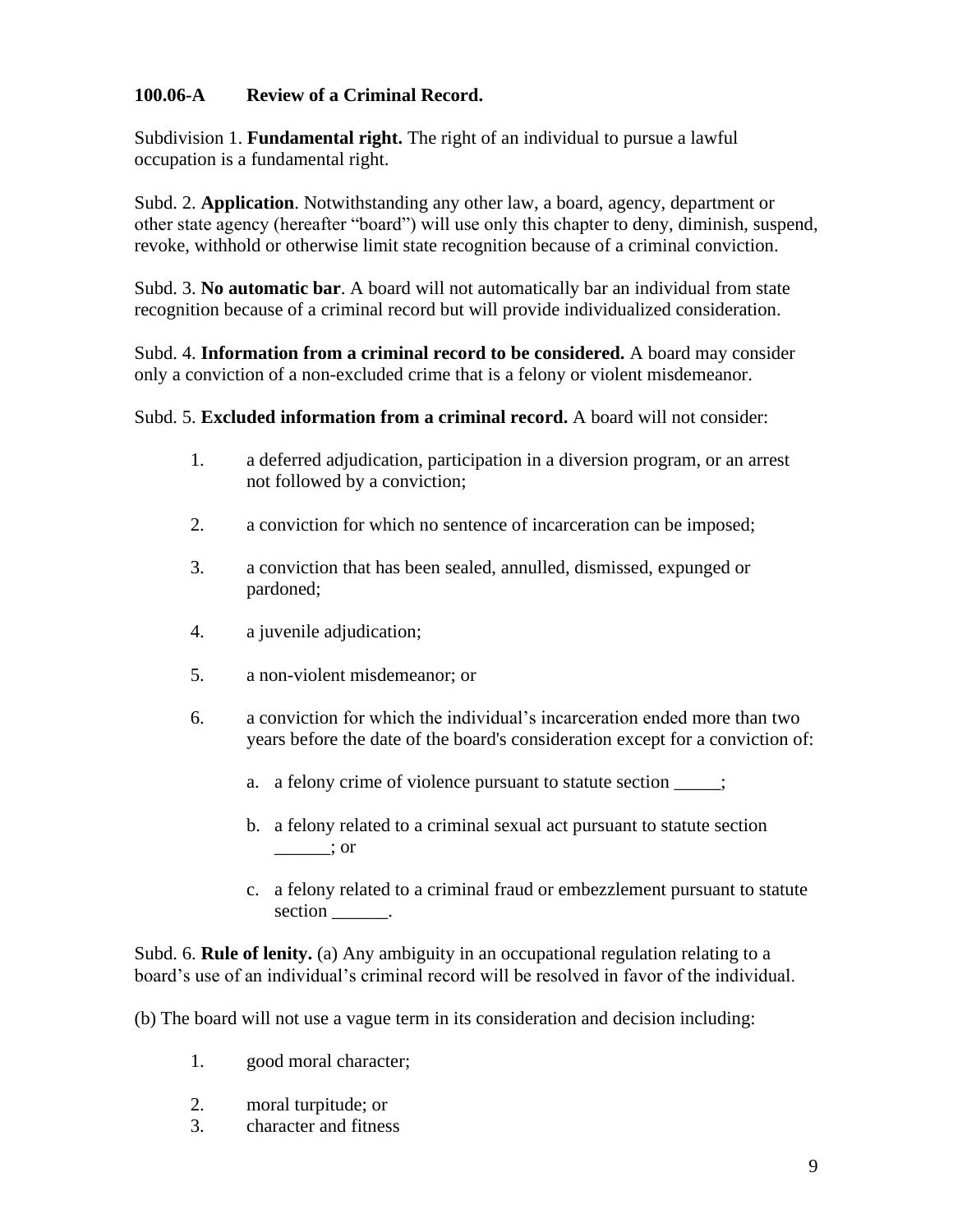Subd. 7. **Included information.** The board will consider the individual's current circumstances including:

- 1. the age of the individual when the individual committed the offense;
- 2. the time since the offense;
- 3. the completion of the criminal sentence;
- 4. a certificate of rehabilitation or good conduct;
- 5. completion of, or active participation in, rehabilitative drug or alcohol treatment;
- 6. testimonials and recommendations including a progress report from the individual's probation or parole officer;
- 7. other evidence of rehabilitation;
- 8. education and training;
- 9. employment history;
- 10. employment aspirations;
- 11. the individual's current family responsibilities;
- 12. whether the individual will be bonded in the occupation; and
- 13. other information that the individual submitted to the board.

Subd. 8. **Hearing.** The board will hold a public hearing, should the individual request one, pursuant to section of the state's administrative procedure act.

Subd. 9. **Totality of the circumstances test**. (a) The board may deny, diminish, suspend, revoke, withhold or otherwise limit state recognition only if the board determines:

- 1. the state has an important interest in the regulation of a lawful occupation that is directly, substantially and adversely impaired by the individual's non-excluded criminal record as mitigated by the individual's current circumstances in subdivision 7, and
- 2. the state's interest outweighs the individual's fundamental right to pursue a lawful occupation.

(b) The board has the burden of making its decision by clear and convincing evidence.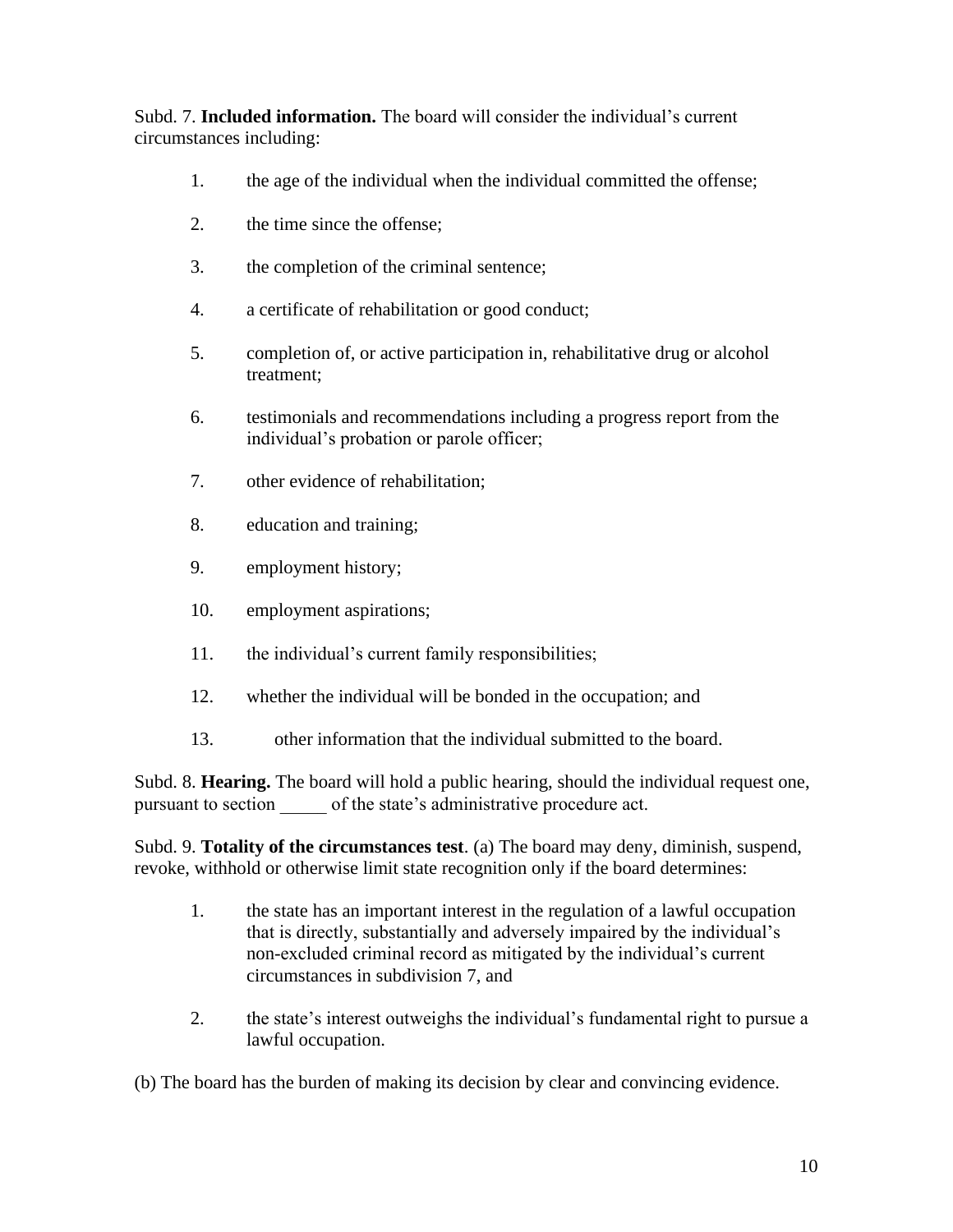Subd. 10. **Appeal.** The individual may appeal the board's decision as provided for in section of the state's administrative procedure act.

#### **100.06-B Petition for Board Determination Prior to Obtaining Personal Qualifications.**

Subd. 1. **Petition.** An individual with a criminal record may petition a board at any time, including before obtaining any required personal qualifications, for a decision whether the individual's criminal record will disqualify the individual from obtaining state recognition.

Subd. 2. **Content.** The individual will include in the petition the individual's criminal record or authorize the board to obtain the individual's criminal record.

Subd. 3. **Determination.** The board will make its decision using the criteria and process in section 100.03.

Subd. 4. **Decision.** The board will issue its decision no later than 60 days after the board receives the petition or no later than 90 days after the board receives the petition if a hearing is held. The decision will be in writing and include the criminal record, findings of fact and conclusions of law.

Subd. 5. **Binding effect.** A decision concluding that state recognition should be granted or granted under certain conditions is binding on the board in any later ruling on state recognition of the petitioner unless there is a relevant, material and adverse change in the petitioner's criminal record.

Subd. 6. **Alternative advisory decision**. If the board decides that state recognition should not be granted, the board may advise the petitioners of actions the petitioner may take to remedy the disqualification.

Subd. 7. **Reapplication.** The petitioner may submit a revised petition reflecting completion of the remedial actions before a deadline the board sets in its alternative advisor decision.

Subd. 8. **Appeal.** The petitioner may appeal the board's decision as provided for in section of the state's administrative procedure act.

Subd. 9. **Reapply.** The petitioner may submit a new petition to the board not before one year following a final judgment on the initial petition or upon obtaining the required personal qualifications, whichever is earlier.

Subd. 10. **Cost.** The board may charge a fee to the petitioner to recoup its costs not to exceed \$100 for each petition.

**100.06-C Reporting.** (a) The Department of \_\_\_\_\_\_\_\_\_\_\_ will establish an annual reporting requirement of the:

1. number of times that each board acted to deny, diminish, suspend, revoke, withhold or otherwise limit state recognition from a licensed individual because of a criminal conviction;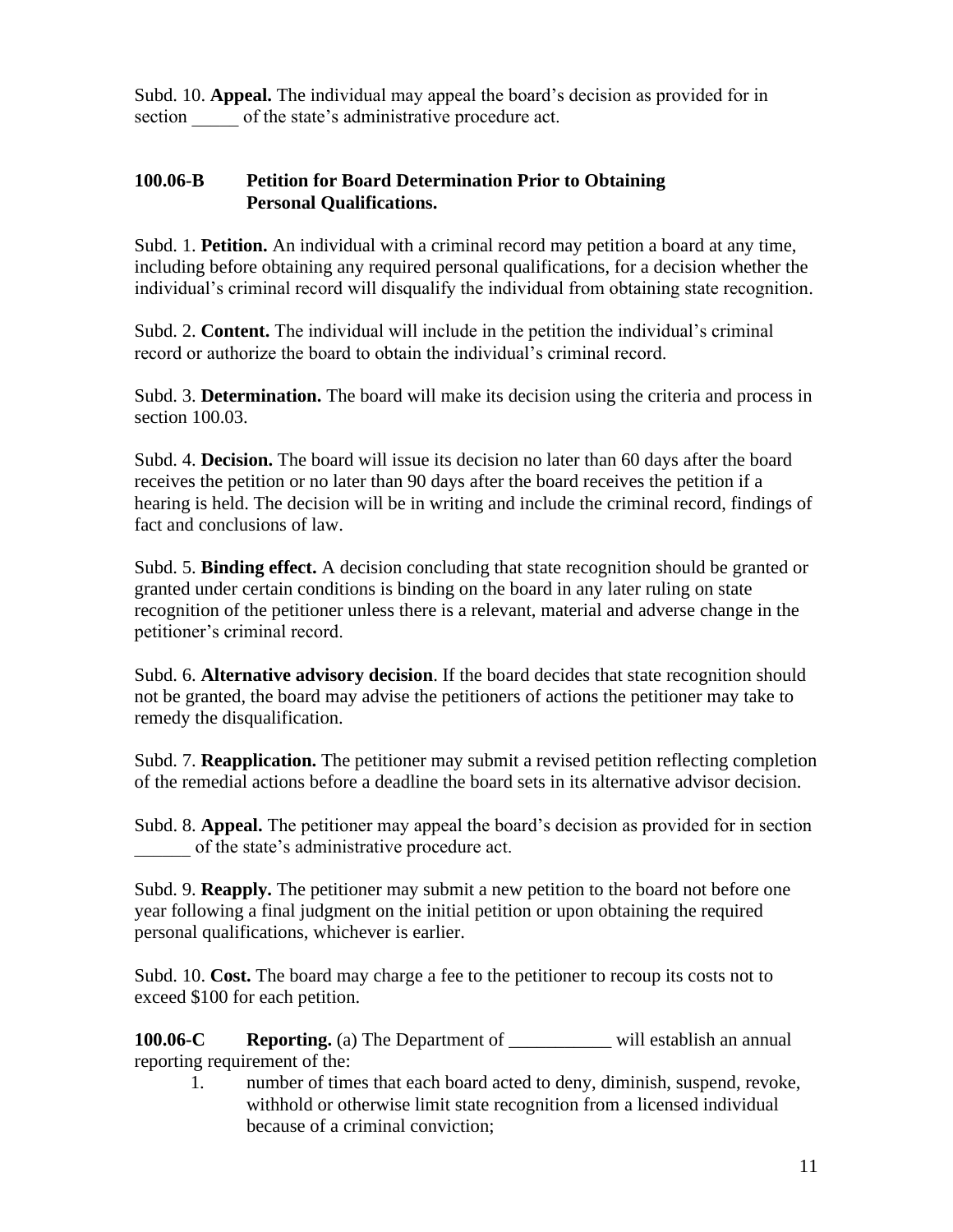- 2. offenses for which each board acted in subparagraph 1;
- 3. number of applicants petitioning each board under section 100.04,
- 4. numbers of each board's approvals and denials under section 100.04,
- 5. offenses for which each board approved or denied petitions under section 100.04, and
- 6. other data the Department determines.

(b) The Department will compile and publish annually a report on a searchable public website.

**100.06-D Limitations.** (a) Nothing in this chapter shall be construed to change a board's authority to enforce other conditions of state recognition, including the personal qualifications required to obtain recognition or compliance with other regulations.

(b) Nothing in this chapter shall be construed to require a private certification organization to grant or deny private certification to any individual.

# **(OPTIONAL)**

## **100.07 Office of Antitrust and Active Supervision of Occupational Boards.**

Subdivision 1. **Antitrust law.** By establishing and executing the policies in section 100.01, the state intends to ensure that occupational boards and board members will avoid liability under federal antitrust laws.

Subd. 2. **Active Supervision.** To help execute the policies, the governor will establish the Office of Antitrust and Active Supervision of Occupational Boards.

Subd. 3. **Responsibility.** The office is responsible for the active supervision of the state's occupational boards to ensure compliance with section 100.01, the applicable licensing statutes, and federal and state antitrust laws. Active supervision requires the office to play a substantial role in the development of boards' rules and policies to ensure they (a) benefit predominantly consumers and (b) do not benefit unreasonably or serve merely private interests of providers who the boards regulate.

Subd. 4. **Approval.** The office will exercise control over boards' processes and substantive actions to ensure they are consistent with section 100.01, the applicable licensing statutes, and federal and state antitrust laws. The office must review, and approve or reject any proposed board rule, policy, enforcement, or other regulatory action prior to it being adopted or implemented. The office's approval must be explicit; silence or failure to act will not be deemed approval.